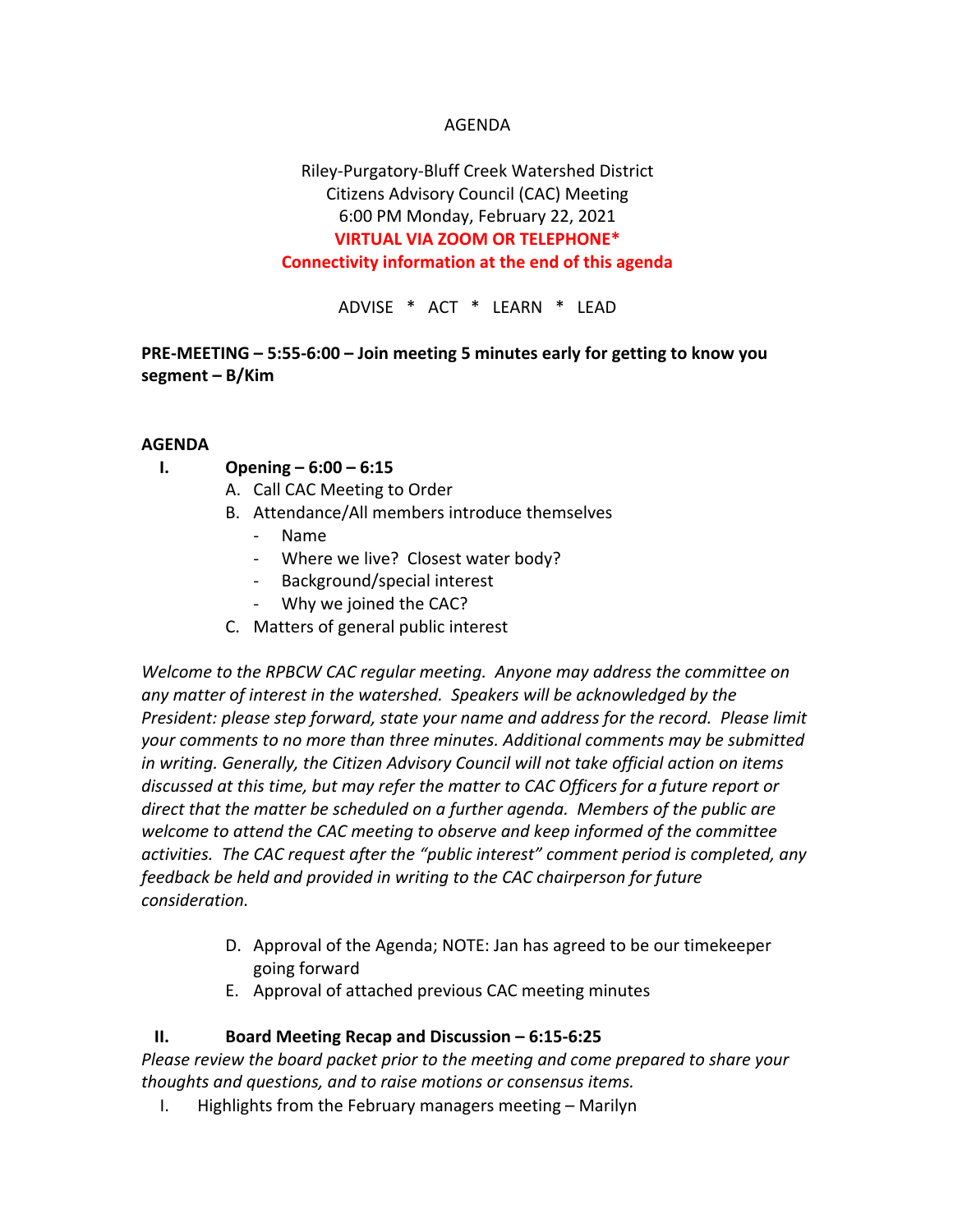Response on CAC recommendation to the Board New Advisory Topics from the Board? Questions from CAC and/or highlights (if needed) - B

## **III. Program and Project Updates; CAC Business – 6:25**

- **A. Advisory Topics Recommendations for Board of Managers 6:25-6:45**
	- 1. Groundwater conservation at St. Hubert's -B
- **B. 2021 CIP and 10-Year Plan project overview – 6:45-7:15**

## **C. CAC Process and Function 7:15-8:00**

- 1. Discussion about CAC Chair
- 2. Learning Topic ideas- B (Google Jamboard)
- **3.** Review current by-laws and make recommendations from Heidi and Jim.
- **4.** 2021 Calendars
	- **a)** Review District calendar Board meeting & CAC dates ???
	- **b)** Volunteers for Board meetings

Jim, Heidi, Michelle, Terry and Jan can you sign up on the Google docs calendar to cover the following Board meetings? Some folks will need to take two meetings. Marilyn and Kim, thanks for signing up. You can sign up in the spreadsheet in the google folder

Anything else from anyone???

### **Attachments:**

Agenda Zoom link Edited by-laws from Jim and Heidi St. Huberts Feb BoM draft minutes

### **IV. Upcoming Events and meeting close –**

- 1. Lakeshore management webinar- February 24<sup>th</sup> at 6pm via Zoom
- 2. RPBCWD Board of Managers March 3rd, 2021; 7:00 PM Regular board meeting – virtual Zoom meeting - Sharon to attend on behalf of the CAC
- 3. RPBCWD CAC Meeting March 15, 2021; 6:00 PM virtual Zoom meeting; Manager ? to attend on behalf of the managers